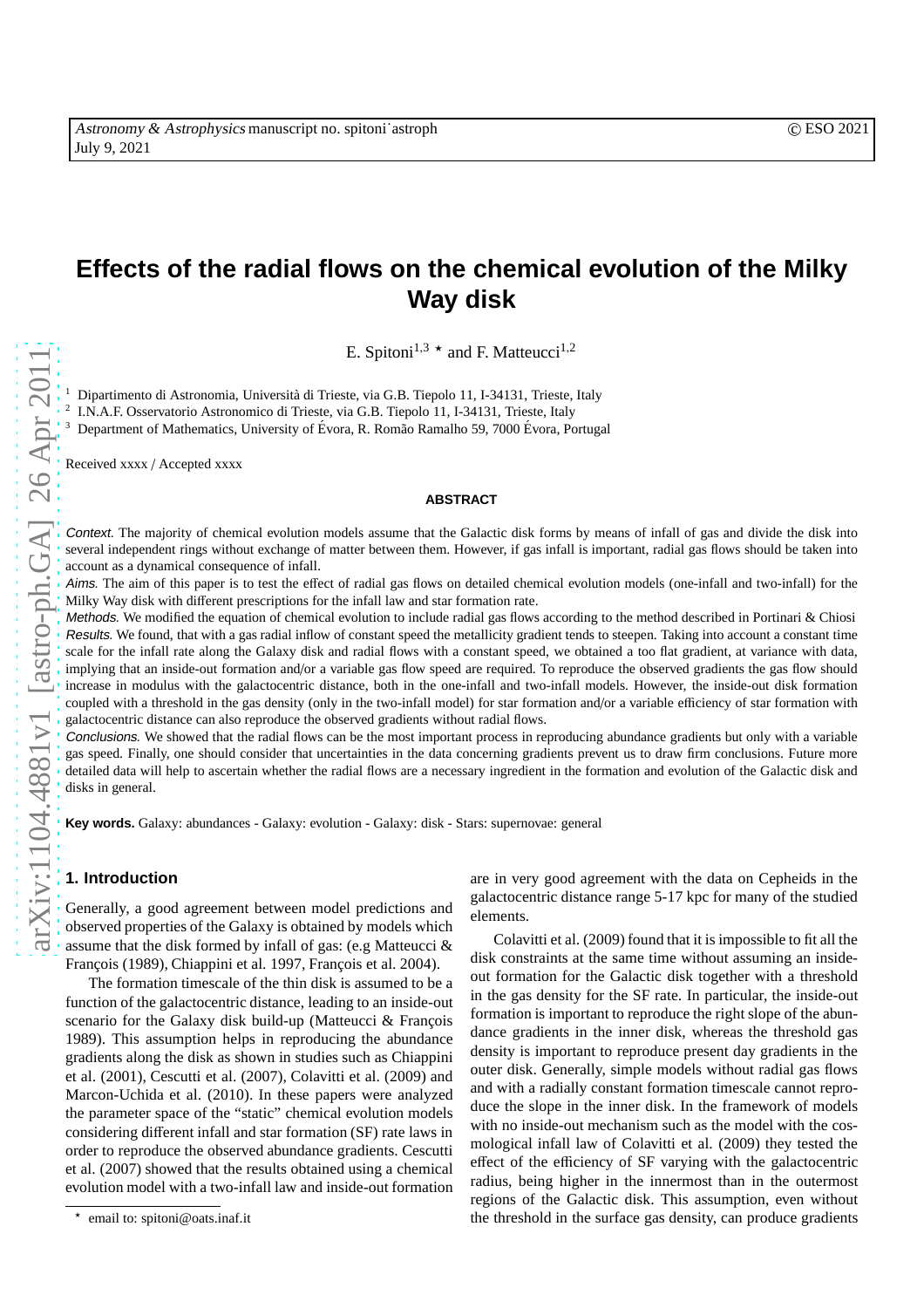with the right slope both in the inner and outer regions of the Galactic disk but it fails in reproducing the gas density distribution along the disk. However, if gas infall is important, the Galactic disk is not adequately described by a simple multizone model with separated zones (Mayor & Vigroux 1981). To maintain consistency, radial gas flows have to be taken into account as a dynamical consequence of infall. The infalling gas has a lower angular momentum than the circular motions in the disc, and mixing with the gas in the disc induces a net radial inflow. Lacey  $&$  Fall (1985) estimated that the gas inflow velocity is up to a few km s<sup>-1</sup>. Goetz & Köppen (1992) studied numerical and analytical models including radial flows. They concluded that radial flows alone cannot explain the abundance gradients but are an efficient process to amplify the existing ones. In particular, they suggested that the speed of the flow should increase with galactocentric distance and only change by 0.15 km s<sup>−</sup><sup>1</sup> per kpc, well below any detection limit for drift velocities of molecular clouds. Portinari & Chiosi (2000) implemented in the detailed chemical evolution model of Portinari & Chiosi (1999), characterized by a single infall episode, the effects of radial gas inflows by means of the following assumptions:

- an uniform inflow pattern through the disk, with speed  $v_R$  =  $-1$  km s<sup>-1</sup> applied to a model with a Schmidt (1959) SF law and they found , as expected, that the metallicity gradient tends to steepen in the presence of radial gas flows;
- **–** they considered models with various SF laws and tuned the inflow velocity pattern, in each case, as to match the observational data relative to the radial profiles of the Galactic disk. They suggested that inclusion of radial flows in the chemical models can improve the match with the data. For these models the radial velocities span the range  $-1 \le v_R$  $\leq -0.3$  km s<sup>-1</sup>.

In the work of Schönrich  $& \text{Binney (2009)}$  both the stellar and gas flow were considered in a chemical evolution model without inside-out formation. They are able to reproduce the observed data considering a variable speed of the gas flow in the range 0 km s<sup>-1</sup> to -5 km s<sup>-1</sup>.

Another physical cause of radial flows is the gas viscosity. Viscosity in the gas layers induces radial inflows in the inner parts of the disc and outflows in the outer parts, with velocities of ~0.1 km s<sup>-1</sup> (Lacey & Fall 1985). Thon & Meusinger (1998) presented a model for the chemical and dynamical evolution of the Galactic disk which combines viscous radial gas flows with infall of external gas onto the disk, and infall-induced radial gas flows. In this hydrodynamic "hybrid" model it was assumed that the viscosity of the gas is closely related to the processes of SF and the energetic response from massive stars, i.e. the timescales for viscous transport and for gas consumption by SF are nearly the same. Following the parameterization of Sommer-Larsen & Yoshii (1989), they obtained a SF rate law depending on the viscosity parameters.

Gravitational interactions between gas and spiral density waves lead to large-scale shocks, dissipation and therefore radial inflows of gas (or outflows in the outer parts) with typical velocities of ~0.3 km s<sup>-1</sup> (e.g. Bertin & Lin 1996 and references therein); much larger velocities can be achieved in the inner few kpc in the presence of a barred potential. However, given the small values of the flow speed in these works, the effect on the abundance gradients are negligible.

In this work we include radial inflows in 2 different chemical evolution models: a one-infall and a two-infall model. In particular, this is the first time that radial flows are included in the two-infall model. We test a constant velocity pattern for the radial inflow as well as a best fit pattern as done in Portinari & Chiosi (2000). We then study the effect of radial flows on the formation of gradients coupled with the inside-out mechanism formation and the effect of the threshold in the SF. Last but not least, we compare our results with the most recent data now available, including Cepheids,and this represents a novelty relative to previous works. This comparison will allow us to put constraints on the mechanisms of gradient formation.

The paper is organized as follow: in Sect. 2 we describe the reference "static" models used in this work, in Sect. 3 we report the nucleosynthesis prescriptions, in Sect. 4 we present the implementation of the radial inflow of gas in a detailed chemical evolution model, in Sect. 5 observational data are shown. In Sect. 6 we report and discuss our results. Finally we draw the main conclusions in Sect. 7.

### **2. The chemical evolution model for the Milky Way**

In order to reproduce the chemical evolution of the thin-disk, we adopt as a reference model an updated one-infall version of the chemical evolution model presented by Matteucci & François (1989). In this model, the galactic disk is divided into several concentric rings which evolve independently without exchange of matter.

The infall law for the thin-disk is defined as:

<span id="page-1-0"></span>
$$
B(r,t) = b(r)e^{-\frac{t}{\tau_D}},\tag{1}
$$

where  $\tau_D$  is the timescale for the infalling gas into the thindisk. It is worth noting that eq.[\(1\)](#page-1-0) differs from the two-infall model of Chiappini et al. (1997) which assumes an infall law such as:

$$
A(r,t) = a(r)e^{-t/\tau_H(r)} + b(r)e^{-(t-t_{max})/\tau_D(r)}.
$$
 (2)

To have an inside-out formation on the disk, the timescale for the mass accretion is assumed to increase with the Galactic radius following a linear relation given by (see Chiappini et al. 1997):

<span id="page-1-1"></span>
$$
\tau_D = 1.033r(\text{kpc}) - 1.27 \text{ Gyr},\tag{3}
$$

for galactocentric distances  $\geq 4$  kpc. The region within 4 kpc is not considered in this paper and has by the strict inflow no impact on the outer regions. The coefficient  $b(r)$  is obtained by imposing a fit to the observed current total surface mass density in the thin disk as a function of the galactocentric distance given by:

$$
\sigma(r) = \sigma_D e^{-r/r_D},\tag{4}
$$

where  $\sigma_D$ =531  $M_\odot$  pc<sup>-2</sup> is the central total surface mass density and  $r_D = 3.5$  kpc is the scale length.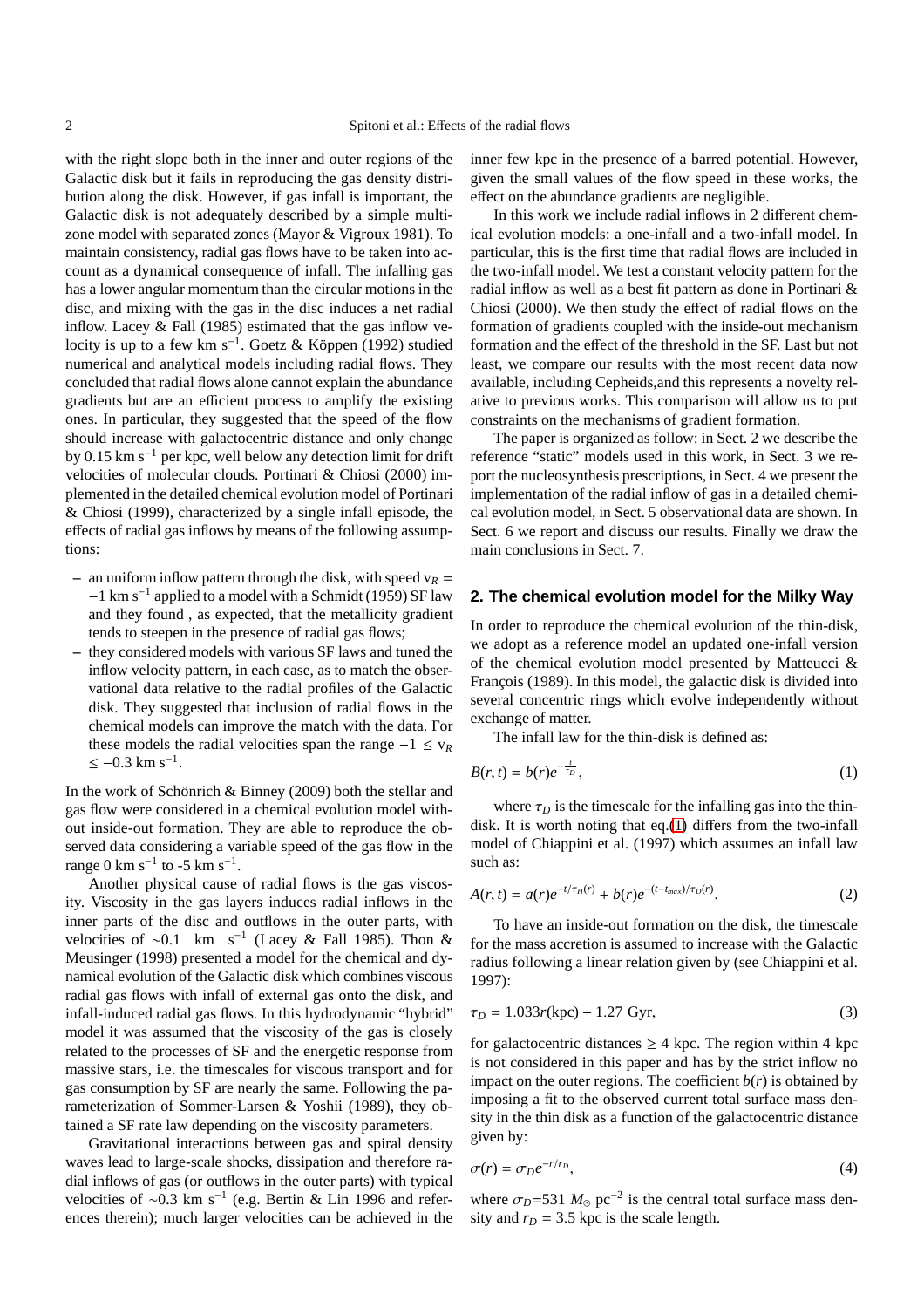In order to make the program as simple and generalized as possible, we used a SF rate proportional to a Schmidt (1959) law:

$$
\psi(r,t) \propto \nu \Sigma_{gas}^k(r,t) \tag{5}
$$

where  $\nu$  is the efficiency in the SF process and the surface gas density is represented by  $\Sigma_{gas}(r, t)$  while the exponent *k* is equal to 1.4 (see Kennicutt 1998).

The equation below describes the time evolution of *G<sup>i</sup>* , namely the mass fraction of the element *i* in the gas:

$$
\dot{G}_i(r,t)=-\psi(r,t)X_i(r,t)
$$

$$
+ \int_{M_L}^{M_{Bm}} \psi(r, t - \tau_m) Q_{mi}(t - \tau_m) \phi(m) dm
$$
  
+ 
$$
+ A_{Ia} \int_{M_{Bm}}^{M_{BM}} \phi(M_B) \cdot \left[ \int_{\mu_m}^{0.5} f(\mu) \psi(r, t - \tau_{m2}) Q_{mi}^{SNIa}(t - \tau_{m2}) d\mu \right] dM_B
$$
  
+ 
$$
(1 - A_{Ia}) \int_{M_{Bm}}^{M_{BM}} \psi(r, t - \tau_m) Q_{mi}(t - \tau_m) \phi(m) dm
$$
  
+ 
$$
+ \int_{M_{BM}}^{M_U} \psi(r, t - \tau_m) Q_{mi}(t - \tau_m) \phi(m) dm
$$

<span id="page-2-0"></span>
$$
+ X_{A_i} B(r, t), \tag{6}
$$

where  $G_i(r, t) = [\sigma_g(r, t)X_i(r, t)]/\sigma_A(r), \sigma_g(r, t)$  is the surface gas density, and  $\sigma_A(r)$  is the present-time total surface mass density. *X<sup>A</sup><sup>i</sup>* are the abundances in the infalling material, which is generally assumed to be primordial.  $X_i(r, t)$  is the abundance by mass of the element  $i$  and  $Q_{mi}$  indicates the fraction of mass restored by a star of mass *m* in form of the element *i*, the socalled "production matrix" as originally defined by Talbot & Arnett (1973). We indicate with  $M_L$  the lightest mass which contributes to the chemical enrichment and it is set at  $0.8M_{\odot}$ ; the upper mass limit,  $M_U$ , is set at  $100M_{\odot}$ .

For the IMF, we use that of Scalo (1986), constant in time and space.  $\tau_m$  is the evolutionary lifetime of stars as a function of their mass *m* (Maeder & Meynet 1989).

The Type Ia SN rate has been computed following Greggio & Renzini (1983) and Matteucci & Greggio (1986) and it is expressed as:

$$
R_{SNeIa} = A_{Ia} \int_{M_{Bm}}^{M_{BM}} \phi(M_B) \left[ \int_{\mu_m}^{0.5} f(\mu) \psi(t - \tau_{M_2}) d\mu \right] dM_B \tag{7}
$$

where  $M_2$  is the mass of the secondary,  $M_B$  is the total mass of the binary system,  $\mu = M_2/M_B$ ,  $\mu_m$  $max[M_2(t)/M_B, (M_B - 0.5M_{BM})/M_B], M_{Bm} = 3M_{\odot}, M_{BM}$ 16 $M_{\odot}$ . The IMF is represented by  $\phi(M_B)$  and refers to the total mass of the binary system for the computation of the Type Ia SN rate,  $f(\mu)$  is the distribution function for the mass fraction of the secondary:

$$
f(\mu) = 2^{1+\gamma}(1+\gamma)\mu^{\gamma}
$$
 (8)

with  $\gamma = 2$ ;  $A_{Ia}$  is the fraction of systems in the appropriate mass range, which can give rise to Type Ia SN events. This quantity is fixed to 0.05 by reproducing the observed Type Ia SN rate at the present time (Mannucci et al. 2005). Note that in the case of the Type Ia SNe the "production matrix" is indicated with  $Q_{mi}^{SNIa}$  because of its different nucleosynthesis contribution (for details see Matteucci & Greggio 1986 and Matteucci 2001).

We also apply the effect of radial inflows of gas on the model described in François et al. (2004).

We do not enter into details of this model, but we just remind here that in this case the Galaxy is assumed to have formed by means of two main infall episodes: the first formed the halo and the thick disk, the second the thin disk. (i.e. twoinfall model) The typical time-scale for the formation of the halo is 0.8 Gyr and the entire formation period for the halothick disk does not last more than 2 Gyr. The time-scale for the thin disk is much longer, 7 Gyr in the solar vicinity, implying that the infalling gas forming the thin disk comes mainly from the intergalactic medium and not only from the halo (Chiappini et al. 1997). Moreover, the formation timescale of the thin disk is assumed to be a function of the galactocentric distance, leading to an inside-out scenario for the Galaxy disk build-up (eq. [3\)](#page-1-1). The galactic thin disk is approximated by several independent rings, 2 kpc wide, without exchange of matter between them.

The main characteristic of the two-infall model is an almost independent evolution between the halo and the thin disk (see also Pagel & Tautvaisienne 1995). A threshold gas density of 7*M*<sub>⊙</sub> $pc^{-2}$  in the SF process (Kennicutt 1989, 1998, Martin & Kennicutt 2001) is also adopted for the disk. We consider for the halo a constant surface mass density as a function of the galactocentric distance at the present time equal to 17  $M_{\odot}$   $pc^{-2}$ and a threshold for the halo phase of 4  $M_{\odot}$   $pc^{-2}$  as it was assumed for the Model B in Chiappini et al. (2001).

The time-steps are small for the first 2 Gyr, of the order of  $10^5$  -  $10^6$  years, then they become larger according to the smaller variation of the variables and reach values of the order of 1 Gyr.

### **3. Nucleosynthesis prescriptions**

For the nucleosynthesis prescriptions of the O and Fe we adopt those suggested in François et al. (2004). They compared theoretical predictions for the [el/Fe] vs. [Fe/H] trends in the solar neighborhood for the above mentioned elements and they selected the best sets of yields required to best fit the data. In particular they found that the Woosley & Weaver (1995) metallicity dependent yields of SNe II provide the best fit to the data. No modifications are required for the yields of Ca, Fe, Zn and Ni as computed for solar chemical composition. For oxygen, the best results are given by the Woosley & Weaver (1995) yields computed as functions of the metallicity. For the other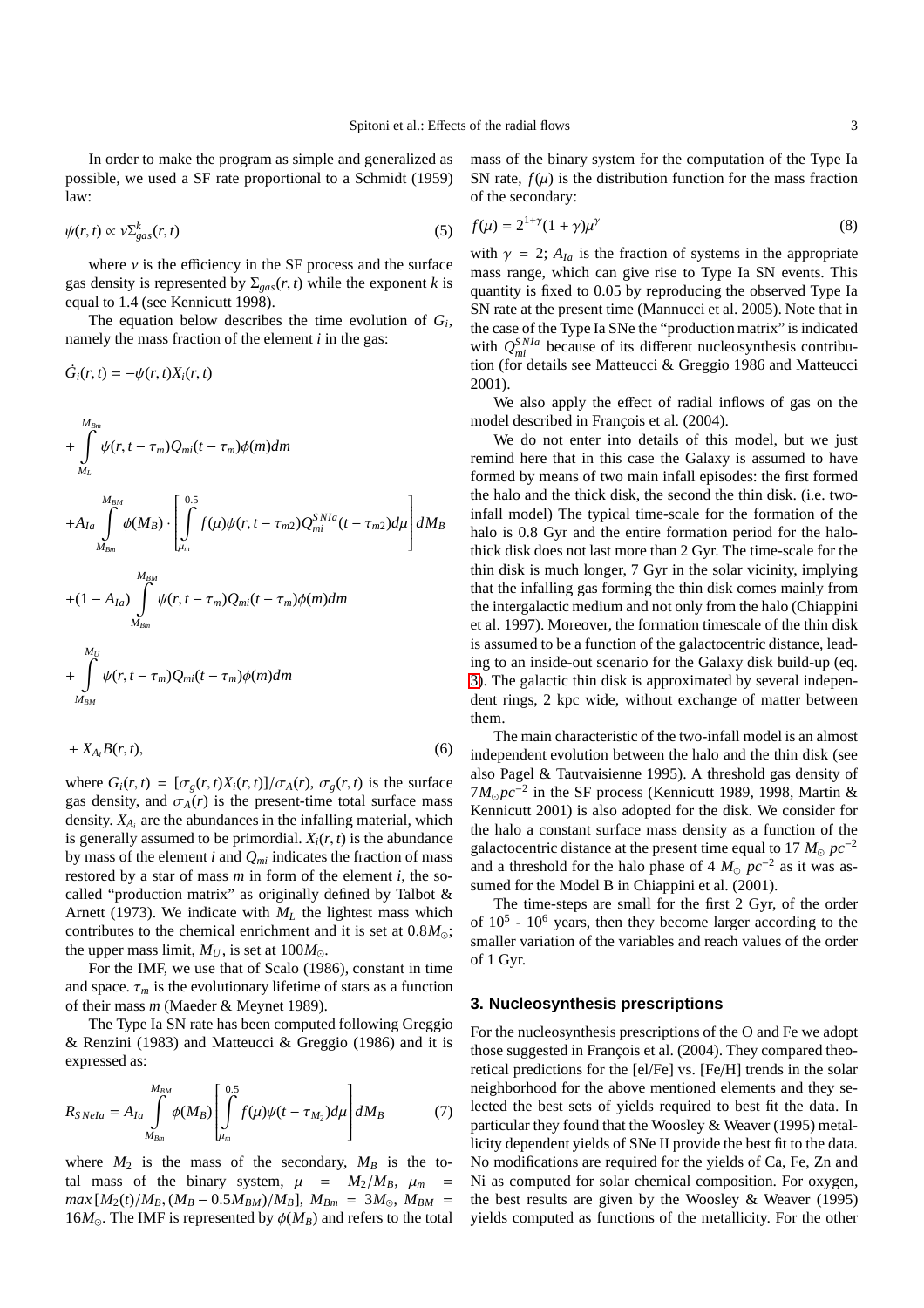elements, variations in the predicted yields are required to best fit the data (see François et al. 2004 for details).

Concerning O, the best agreement with the [O/Fe] vs. [Fe/H] and the solar O abundance, as measured by Asplund et al. (2009), is obtained by adopting the original Woosley & Weaver (1995) yields from massive stars as functions of metallicity. The same is not true for Fe: it was already known from the paper of Timmes et al. (1995) that the Fe yields as functions of metallicity overestimate the solar Fe and many people use those yields divided by a factor of 2. Alternatively, one can use the yields for solar chemical composition for the whole galactic lifetime and the result is the same, and this is what we do here.

Concerning the yields from Type SNeIa, revisions in the theoretical yields by Iwamoto et al.(1999) have been taken into account.The prescriptions for single low-intermediate mass stars are by van den Hoek & Groenewegen (1997), for the case of the mass loss parameter, which varies with metallicity (see Chiappini et al. 2003, model5).

## **4. The implementation of the radial inflow**

Lacey & Fall (1985) showed that several mechanisms could drive a radial gas flow in the Galactic disk, We refer here to the possibility that the specific angular momentum of the infalling gas differs from the value for the circular motions in the disk. Therefore, mixing will induce a radial flow. Lacey & Fall (1985) suggested that a good estimate for velocity of that gas at 10 kpc is  $v_R = -1$  km s<sup>-1</sup>. We implement radial inflows of gas on our reference model following the prescriptions described in Portinari & Chiosi (2000).

Let the *k*-th shell be defined by the galactocentric radius *r<sub>k</sub>*, its inner and outer edge being labeled as  $r_{k-\frac{1}{2}}$  and  $r_{k+\frac{1}{2}}$ . Through these edges, gas inflow with velocity  $v_{k-\frac{1}{2}}^{\sqrt{2}}$  and  $v_{k+\frac{1}{2}}^{\sqrt{2}}$ , respectively. The flow velocities are taken positive outward and negative inward.

Radial inflows, with a flux  $F(r)$ , contribute to alter the gas surface density in the *k*-th shell in the following way:

<span id="page-3-2"></span>
$$
\left[\frac{d\sigma_{gk}}{dt}\right]_{rf} = -\frac{1}{\pi \left(r_{k+\frac{1}{2}}^2 - r_{k-\frac{1}{2}}^2\right)} \left[F(r_{k+\frac{1}{2}}) - F(r_{k-\frac{1}{2}})\right]
$$
(9)

where the gas flow at  $r_{k+\frac{1}{2}}$  can be written as:

<span id="page-3-0"></span>
$$
F(r_{k+\frac{1}{2}}) = 2\pi r_{k+\frac{1}{2}} v_{k+\frac{1}{2}} \left[ \sigma_{g(k+1)} \right]. \tag{10}
$$

As in Portinari & Chiosi (2000) we take the inner edge of the *k*-shell,  $r_{k-\frac{1}{2}}$ , at the midpoint between the characteristic radii of the shells *k* and  $k - 1$ , and similarly for the outer edge  $r_{k+\frac{1}{2}}$ :

$$
r_{k-\frac{1}{2}} = (r_{k-1} + r_k)/2
$$
, and  $r_{k+\frac{1}{2}} = (r_k + r_{k+1})/2$ . We get:

<span id="page-3-1"></span>
$$
\left(r_{k+\frac{1}{2}}^2 - r_{k-\frac{1}{2}}^2\right) = \frac{r_{k+1} - r_{k-1}}{2} \left(r_k + \frac{r_{k-1} + r_{k+1}}{2}\right). \tag{11}
$$

Inserting eqs. [\(10\)](#page-3-0) and [\(11\)](#page-3-1) into eq. [\(9\)](#page-3-2), we obtain the radial flow term to be added in eq.  $(6)$ :

$$
\left[\frac{d}{dt}G_i(r_k,t)\right]_{rf} = -\beta_k G_i(r_k,t) + \gamma_k G_i(r_{k+1},t),
$$
\n(12)

where  $\beta_k$  and  $\gamma_k$  are, respectively:

$$
\beta_k = -\frac{2}{r_k + \frac{r_{k-1} + r_{k+1}}{2}} \times \left[ v_{k-\frac{1}{2}} \frac{r_{k-1} + r_k}{r_{k+1} - r_{k-1}} \right]
$$
(13)

$$
\gamma_k = -\frac{2}{r_k + \frac{r_{k-1} + r_{k+1}}{2}} \left[ v_{k+\frac{1}{2}} \frac{r_k + r_{k+1}}{r_{k+1} - r_{k-1}} \right] \frac{\sigma_{A(k+1)}}{\sigma_{Ak}}.
$$
 (14)

 $\sigma_{A(k+1)}$  and  $\sigma_{Ak}$  are the actual density profile at the radius  $r_{k+1}$  and  $r_k$ , respectively. This formulation for the radial inflow follows the one used in Portinari & Chiosi (2000) but we want to stress that in the quantity  $\beta_k$ , concerning the term in square brackets, contains  $r_{k+1} - r_{k-1}$  instead of  $r_{k+1} + r_{k-1}$  as reported in the work of Portinari & Chiosi (2000), but certainly they used the right expression in their calculations. We assume that there are no flows from the outer parts of the disk where there is no SF. In our implementation of the radial inflow of gas, only the gas which resides inside the Galactic disk within the radius of 18 kpc can move inward by radial inflow. Our model is not subject to numerical instabilities up to 18 kpc. Therefore since we choose not to consider flows from galactocentric distances larger than 18 kpc, our results are not dependent on these instabilities.

## **5. Observational data**

For the galactic abundance gradient of oxygen we use the following set of data: Deharveng et al. (2000), Esteban et al. (2005), Rudolph et al. (2006), who analyzed the Galactic HII Regions; Costa et al. (2004) who studied Planetary Nebulae (PNe); Andrievsky et al (2002a,b) who analyzed Galactic Cepheids. In order to compare our results with homogeneous sets of data, we separate the data by HII regions and PNe from the Cepheid ones. To better understand the trend of the data, we divide the data in 6 bins as functions of the galactocentric distance. In each bin we compute the mean value and the standard deviations for the studied elements. In Fig. [1](#page-4-0) we report the whole collection of the data used in this paper. We are aware that there are some severe systematic uncertainties in each study that might justify larger error bars.

Concerning the data for the surface gas density profile and the SF rate along the Galactic disk we use the Dame et al. (1992) and Rana et al. (1991) ones.

### **6. The model results**

In this section the results of both the two-infall model of Chiappini et al. (1997) and the one-infall model developed in this paper are presented. The two infall model can have an effect on the disk evolution but only at large galactocentric distances, as discussed in Chiappini et al. (2001).

We consider that in all models the efficiency of the SF is fixed at the value of  $v = 1$  Gyr<sup>-1</sup> in agreement with previous papers and in order to minimize the variation of model parameters.

In this paper we will focus on the effect of radial flows with different prescriptions for the infall and the SF rate. In Table [1](#page-5-0) we summarize all the models we consider as a function of the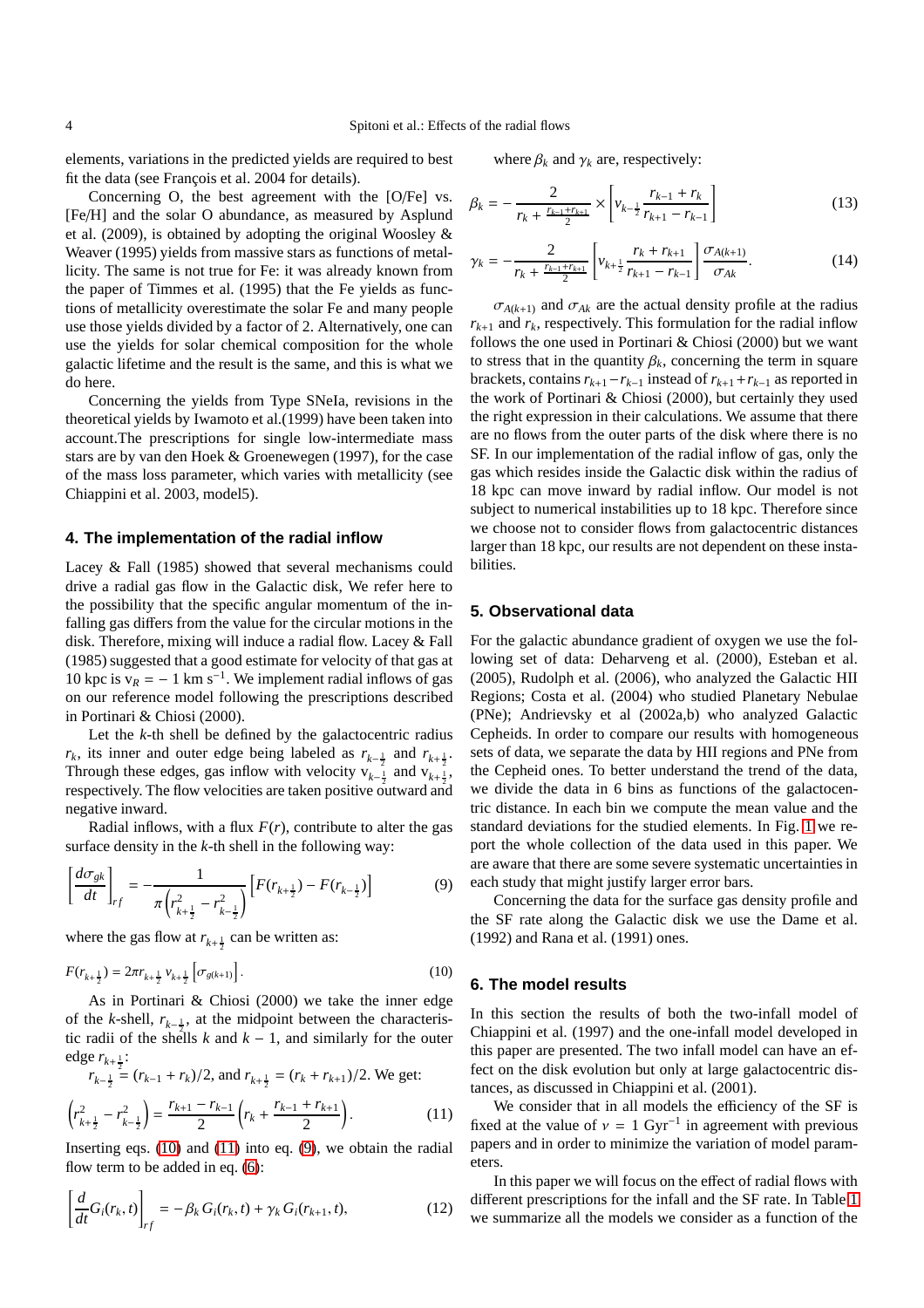

<span id="page-4-0"></span>**Fig. 1.** Radial abundance gradient for oxygen from observations. The data are taken by Deharveng et al. (2000) (filled blue squares), Rudolph et al. (2006) (filled green pentagon), Costa et al. (2004) (red filled triangles), Andrievsky et al. (2002 a,b) (magenta filled hexagons), and Esteban et al. (2005) (black filled circles). We label with the large blue squared points the mean Cepheids values and relatives error bars, whereas with the large black filled circles the mean values form the HII and Planetary Nebulae regions.



<span id="page-4-1"></span>**Fig. 2.** Radial abundance gradient for oxygen. The black solid line refers to the one-infall model without threshold (S1I), the blue long dashed line to a one-infall model with a threshold of 4 *M*<sub>☉</sub> $pc^{-2}$  (S1IT4) and the red dotted line a model with a threshold of 7  $M_{\odot}pc^{-2}$  (S1T7). The filled circles and relatives error bars are the observed values from HII regions and Planetary Nabulae.

type of infall, the timescale of the thin disk phase, the presence of the threshold, and the type of radial inflow. In particular, in the first column we report the model names, in the second the infall type, in the third in the forth it is specified if there is inside-out formation ( $\tau_D$  variable with the radius) and the threshold in the SF, respectively. Finally, in the fifth it is indicated the type of the implemented radial flow (only for the "no-static" models).



<span id="page-4-2"></span>**Fig. 3.** Radial abundance gradient for oxygen. The black solid line refers to the one-infall model without threshold and with a constant  $\tau_d = 4$  Gyr (S1N). The blue long dashed line represents the model with a radial inflow of 1 km/s (R1N1). The data are the same of Fig. [2.](#page-4-1)

First of all, we present the results obtained with the oneinfall model with an inside-out formation. In Fig. [2](#page-4-1) we show 3 different cases without radial flow: a model without threshold in the SF (S1I), models S1IT4 and S1T7 with a gas threshold for SF of 4 and 7  $M_{\odot}$   $pc^{-2}$ , respectively, compared with the data from HII and PNe. We conclude that even if we consider a model with an inside-out formation the obtained gradient with a one-infall model without threshold is too flat and the observational data are not reproduced especially in the outer part of the Galaxy disk. We see instead that the slope for galactocentric distances between 4 and 14 kpc can be reproduced if we consider the model with a threshold in the SF. However, since the surface mass gas density in the outer parts of the disk is too small, there is no SF in this region and then no metals production and no chemical evolution.

Therefore, a possible solution to reproduce the data can be to consider a radial inflow of gas.

Portinari & Chiosi (2000) computed the effects of radial flows on their one-infall model without an inside-out formation. They adopted an unique timescale for disk formation irrespective of the galactocentric distance. Surprisingly, they found also in the case without radial flows an abundance gradient with a significant slope along the disk for the oxygen.

In the Fig. [3](#page-4-2) we report the model S1N using the same prescriptions of the SI1 model but without the inside-out formation, namely keeping  $\tau_D$  constant along the Galaxy disk and equal to 4 Gyr. We find a flat gradient, and in the outer part of the disk the values of  $log(O/H)+12$  are even larger than the value in the inner part of the Galaxy. Portinari & Chiosi (2000) labeled S15a a model with the follow main prescriptions: i) one-infall, ii) no threshold, iii) no inside-out. With these prescriptions they found a significant gradient along the Galactic disk of  $\sim -0.03$  dex kpc<sup>-1</sup> in contrast with our model result reported in Fig. [3](#page-4-2) with the black solid line.

In Fig. [3](#page-4-2) we also show the model R1N1 results where it was considered a constant speed of 1 km s<sup>-1</sup> for the radial inflow on the one-infall model no threshold and no inside-out formation.

We see that the main effect of a migration of gas from the outer part of the Galaxy toward the inner part without thresh-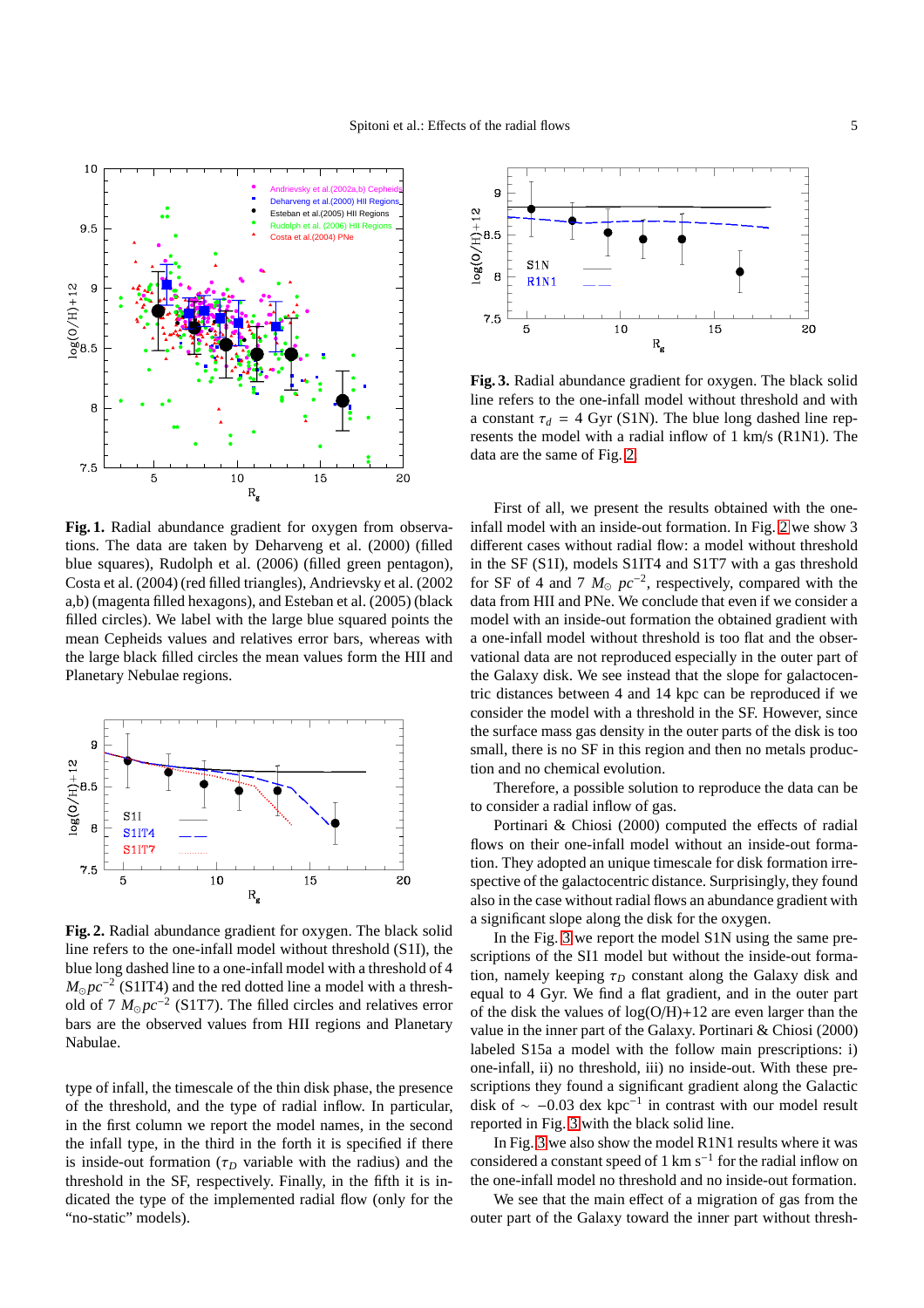## 6 Spitoni et al.: Effects of the radial flows

<span id="page-5-0"></span>Table 1. The list of the models described in this work. The first letter in the model names is S if that model is a "static" one, otherwise R if we show a model with radial flow of gas. The follow number (1 or 2) is related to the number of infall, the letter I is for the case for inside-out model and N for a constant formation time scale along the disk. When we consider a threshold in the star formation we label that with a T. The last letter in the names of models with radial flow is related to the speed of the radial flow.

| Models                        | Infall type | $\tau_d$                | Threshold                                                                              | Radial inflow                        |
|-------------------------------|-------------|-------------------------|----------------------------------------------------------------------------------------|--------------------------------------|
| S1I                           | 1 infall    | 1.033 R (kpc) -1.27 Gyr | no                                                                                     |                                      |
| S1N                           | 1 infall    | 4 Gyr                   | no                                                                                     |                                      |
| S1IT4                         | 1 infall    | 1.033 R (kpc) -1.27 Gyr | $4 M_{\odot}pc^{-2}$                                                                   |                                      |
| S1IT7                         | 1 infall    | 1.033 R (kpc) -1.27 Gyr | $7 \text{ M}_{\odot} \text{pc}^{-2}$                                                   |                                      |
| S <sub>2</sub> IT             | 2 infall    | 1.033 R (kpc) -1.27 Gyr | $7 M_{\odot}pc^{-2}$ (thin disk phase)<br>$4 M_{\odot}pc^{-2}$ (halo thick disk phase) |                                      |
| R1I1                          | 1 infall    | 1.033 R (kpc) -1.27 Gyr | no                                                                                     | $-1$ km s <sup><math>-1</math></sup> |
| R <sub>1</sub> N <sub>1</sub> | 1 infall    | 4 Gyr                   | no                                                                                     | $-1$ km s <sup><math>-1</math></sup> |
| R1IL                          | 1 infall    | 1.033 R (kpc) -1.27 Gyr | no                                                                                     | linear inflow pattern                |
| R <sub>1IT01</sub>            | 1 infall    | 1.033 R (kpc) -1.27 Gyr | $4 \text{ M}_{\odot} \text{pc}^{-2}$                                                   | $-0.1 \text{ km s}^{-1}$             |
| R <sub>1IT05</sub>            | 1 infall    | 1.033 R (kpc) -1.27 Gyr | $4 \text{ M}_{\odot} \text{pc}^{-2}$                                                   | $-0.5$ km s <sup>-1</sup>            |
| R <sub>2</sub> ITV            | 2 infall    | 1.033 R (kpc) -1.27 Gyr | $7 M_{\odot}pc^{-2}$ (thin disk phase)<br>$4 M_{\odot}pc^{-2}$ (halo thick disk phase) | variable inflow pattern              |



<span id="page-5-1"></span>**Fig. 4.** Radial abundance gradient for oxygen. The black solid line refers to the one infall model without threshold and with the inside-out formation (S1I). The red short dashed line represents the model with a radial inflow of 1 km s<sup>-1</sup> (R1I1) and the blue long dashed line the best fit model using a variable velocity for the radial inflow (R1IL). The data are the same of Fig. [2](#page-4-1)

old and inside-out is to produce a weak abundance gradient (∼ -0.014 dex kpc<sup>−</sup><sup>1</sup> ) at variance with observations. In our model with a constant radial velocity of the flow, the abundance of oxygen at each galactocentric distance is lower than the values found for the S1N model; this is due to the fact that the metals tend to be stored in the very central parts  $(R < 5$  kpc) of the Galaxy and that we used a constant speed of the radial flow. In fact, Schönrich & Binney (2009) considered both the stellar and gas flows in a chemical evolution model considering a model without inside-out formation. They were able to fit



<span id="page-5-2"></span>**Fig. 5.** With the solid line we show the requested pattern of the velocity to reproduce the observed gradient as a function of the galactocentric distance for the R1IL model, with the dashed line for the R2ITV. In this plot we show the modulus of the radial inflow velocity as a function of the galactocentric distance.

the observed data including a variable speed of the gas flow by means of two free parameters, a situation where each ring may have its own velocity.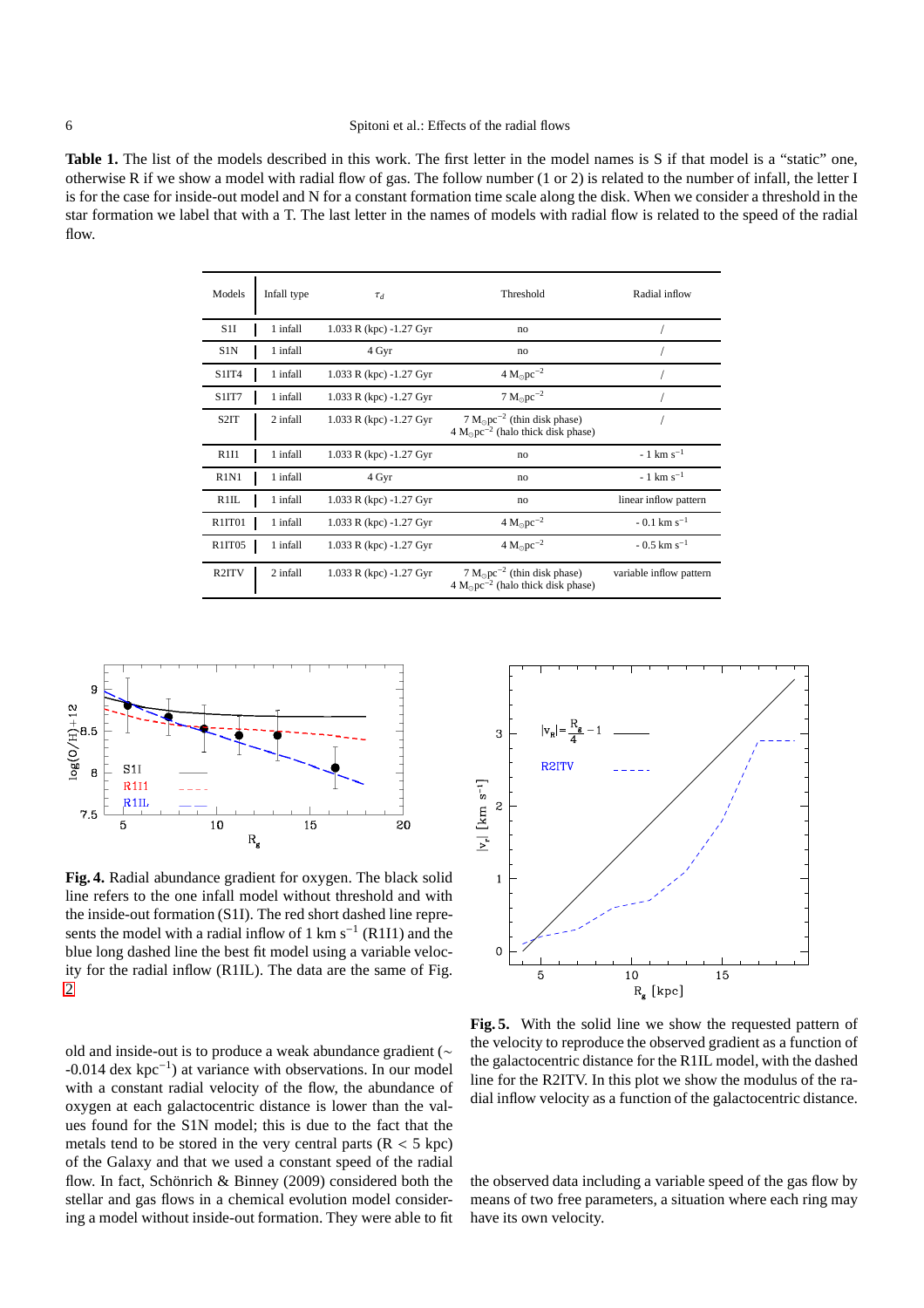

<span id="page-6-0"></span>**Fig. 6.** Radial abundance gradient for oxygen. The black solid line refers to the one infall model without threshold and with the inside-out formation (S1I). The red short dashed line represents the model with a radial inflow of 1 km s<sup>-1</sup> (R1I1). The data are mean values and relative errors from Cepheids by Andrievsky et al. (2002a,b).



<span id="page-6-1"></span>**Fig. 7.** Radial abundance gradient for oxygen. The black solid line refers to the one infall model without threshold and with the inside-out formation (S1I) with metallicity dependent yields, the green long dashed line is the case with solar yields . The red short dashed dotted line represents the model with a radial inflow of 1 km s<sup>-1</sup> (R1I1) with metallicity dependent yields and the blue long dashed line with solar yields. The data are mean values and relative errors from Cepheids by Andrievsky et al. (2002a,b).

We remind that also the S1I model with inside-out formation using the law described in eq. [\(3\)](#page-1-1) and no threshold is not able to reproduce the set of data for the outer part of the disk. Then we tried to find a best fit to the observed data varying the velocity of the gas flow. In Fig. [4](#page-5-1) we report the R1I1 model results with a constant radial flow along the Galactic disk fixed at -1 km s<sup>−</sup><sup>1</sup> and model with an inflow velocity variable in space which results to be R1IL. We see that the model with the constant radial flow has an steeper gradient compared to S1I but there are still problems in reproducing the outer region of the Galaxy. To reproduce the data we need a variable velocity for the inflow of gas. With the model RI1TL we are able to fit quite well the data of HII regions and PNe assuming a linearly increasing flow velocity towards the outer regions as shown in Fig. [\(5\)](#page-5-2). We recall that the case of a linearly increasing flow velocity was also studied in the work of Goetz & Köppen (1992).



<span id="page-6-2"></span>**Fig. 8.** Radial abundance gradient for iron. The black solid line refers to the one infall model without threshold and with the inside-out formation (S1I). The red short dashed line represents the model with a radial inflow of 1 km s<sup>-1</sup> (R1I1,) and the blue long dashed line the best fit model using a variable velocity for the radial inflow (R1IL). The mean values and relative errors from Cepheids by Andrievsky et al. (2002a,b) are reported with filled blue squares.



<span id="page-6-3"></span>**Fig. 9.** Radial abundance gradient for oxygen. The black solid line refers to the one infall model without threshold and with the inside-out formation (S1I). The red short dashed line represents the model with a radial inflow of 1 km s<sup>-1</sup> (R1I1) using shells 2 kpc wide and the blue long dashed line label the same physical parameters but running a model with shells 1 kpc wide. The data are mean values and relative errors from Cepheids by Andriesky et al. (2005a,b).

In Fig. [5](#page-5-2) we show the pattern of the linear velocity we adopted to reproduce the observed gradient as a function of the galactocentric distance for the one-infall model. The range of velocities in modulus span the range  $0-4 \text{ km s}^{-1}$  in accordance with the results of Schönrich & Binney (2009).

In Fig. [6](#page-6-0) we compare the models S1I and R1I1 with the data from Cepheids. We note that, since the observed gradient for these objects is almost flat, both models can easily reproduce it.

We recall that in our calculations we consider the nucleosynthesis prescription used in François et al. (2004), therefore for oxygen we use metallicity dependent yields. To ascertain how the choice of metal dependent yields affects radial flows, in Fig. [7](#page-6-1) we run the same models of Fig. [6](#page-6-0) but in the case of solar yields for oxygen. We note that the reference models as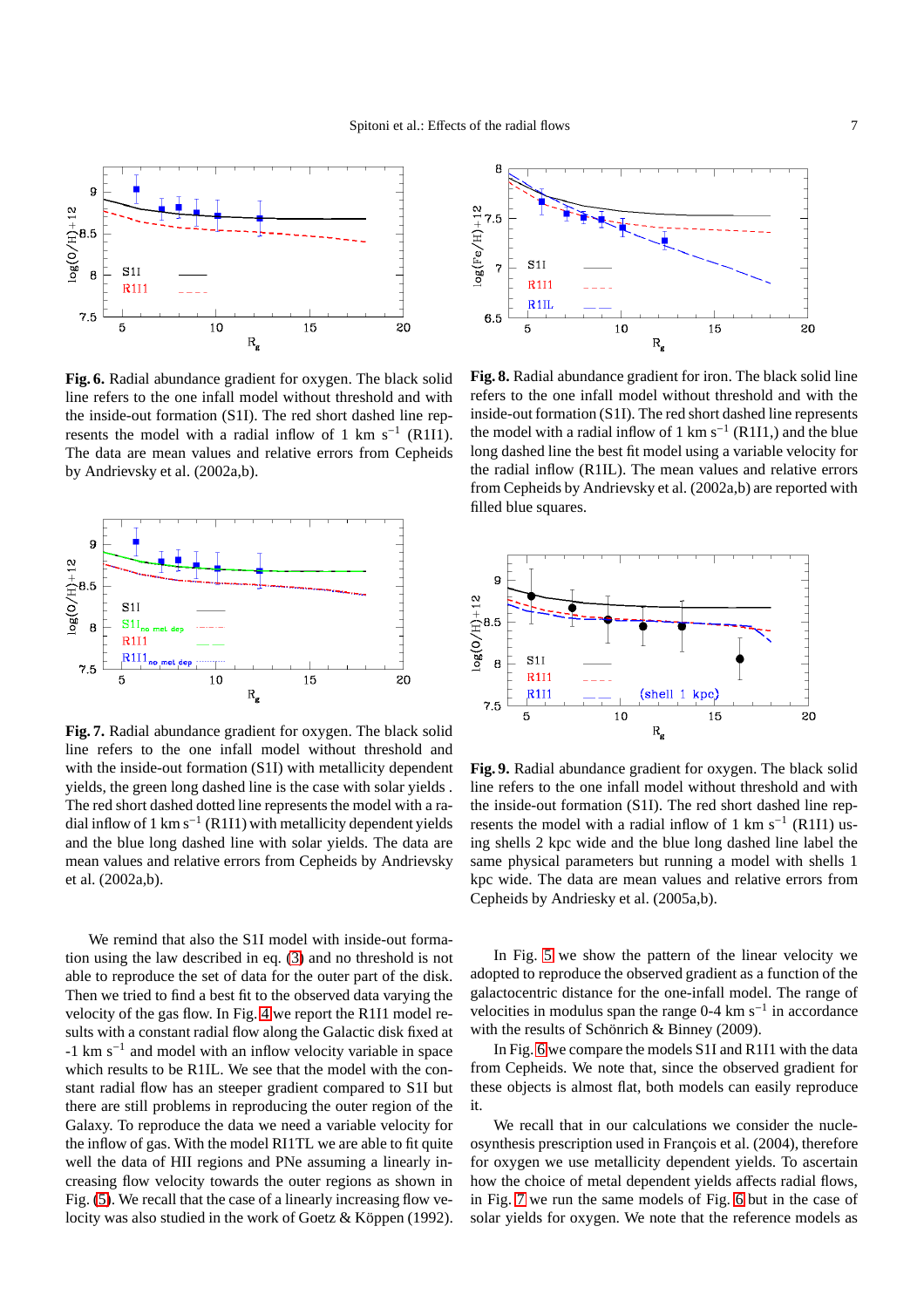

<span id="page-7-0"></span>**Fig. 10.** The surface gas density profile as a function of the radial distance for the reference one-infall model S1I drawn with the black solid line and for the best fit model R1IL. The green filled triangles represents the data of Dame et al (1993).



<span id="page-7-1"></span>**Fig. 11.** Radial abundance gradient for oxygen. The black solid line refers to the one-infall model without threshold and with the inside-out formation (S1I). The red short dashed line represents the model with a threshold of  $4 M_{\odot}pc^{-2}$  (S1IT4), the blue long dashed line the model with a threshold of 4  $M_{\odot}pc^{-2}$ combined to a radial inflow of 0.1 km s<sup>-1</sup> (R1T01), the green dotted line the model with a threshold of  $4 M_{\odot} pc^{-2}$  combined inflow of 0.5 km/s (R1T05). The data are the same of Fig. [2.](#page-4-1)

well as the ones with radial flows, give exactly the same results for metal dependent and solar yields concerning the abundance gradients. This result is expected since the present time abundances in the ISM are the result of the global production of a given element; metal dependent yields vary with the metallicity but the global production of an element is the same as for solar metallicity yields since in both cases the solar abundances(i.e. the ISM abundances 4.5 Gyr ago) are reproduced.

In Fig. [8](#page-6-2) we show the results of models S1I, R1I1, and R1IL for iron. We note that iron shows a steeper gradient when compared with oxygen one, because of the different time-scales involved in the production of these two elements.



<span id="page-7-2"></span>**Fig. 12.** The SF rate normalized to the solar values as a function of the galactocentric distance for the one-infall model with no inside-out formation. The data are taken by Rana et al. (1991) and are reported with the magenta points and relative error bars, with the red solid line we report the reference static model S1N whereas the dashed blue line is the model with a radial inflow of -1 km s−<sup>1</sup> (R1N1).



<span id="page-7-3"></span>**Fig. 13.** The SF rate normalized to the solar values as a function of the galactocentric distance for the one-infall model with inside-out formation. The data are taken by Rana et al. (1991) and are reported with the magenta points and relative error bars, with the black solid line we report the reference static model S1I whereas the red short dashed line is the model with a radial inflow of -1 km  $s^{-1}$  (R1I1) and the blue long dashed line is the best fit radial inflow model (R1IL).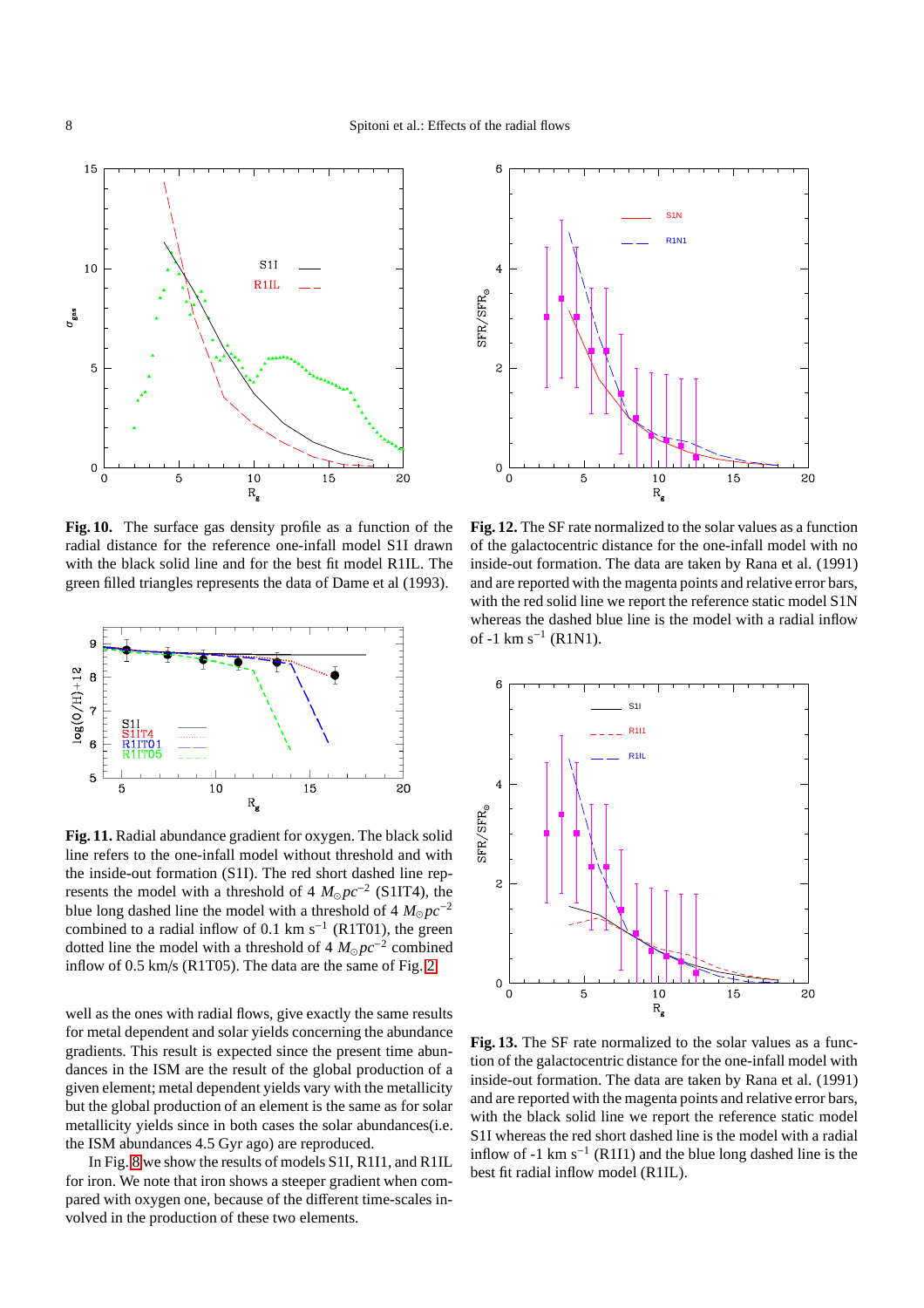

<span id="page-8-0"></span>**Fig. 14.** Radial abundance gradient for oxygen. The black long dashed line refers to the two-infall model S2IT. The blue solid line represents the the best 2 infall fit model using a variable velocity for the radial inflow (R2ITV). The data are the same of Fig. [2](#page-4-1)

In our calculations we assume that: i) there is no inflow from the outer parts of the disk  $(R > 20 \text{ kpc})$ , ii) our shells are 2 kpc wide.

The point ii) is consistent with the fact that on smaller scales other processes must be important. In fact, in Spitoni et al. (2008) we proved that galactic fountains can affect abundance gradients only on scales smaller than 1 kpc. Here we test how the choice of a finer resolution affects our results. In Fig. [9](#page-6-3) the model R1I1 is considered both for shells 1 and 2 kpc wide. We note that differences arise only in the outer part of the disk, because of the adopted method for the implementation of radial inflows. It is worth noting that choosing a smaller shell does not affect our results expect for distances R> 17 kpc and not in a substantial way as shown in Fig. [9.](#page-6-3)

We pass now to analyze how the profile of the gas along the Galactic disk is modified with the variable velocity pattern used for the best fit of the abundance gradient. In the Fig. [10](#page-7-0) we compare the results of model S1I and R1IL for what concerns the gas surface density profile as a function of the radial distance.

We note that both models underestimates the gas for distances > 10 kpc and do not reproduce the peak and the decrease of gas for  $R < 5$  kpc. This is probably due to the bar which is not considered in our model.

We want also to stress that a model without a threshold in the SF has problems to reproduce the values in outer part of the disk. We also test a model in which we combine the effect of a threshold in the SF plus a radial inflow. In Fig. [11](#page-7-1) is shown the "static " model S1IT4 with the "mixed models" considering both the threshold and the radial inflow. We fixed a threshold value at 4  $M_{\odot}$  pc<sup>-2</sup> considering 2 constant speed radial inflows: the model RI1T01 with a velocity of 0.1 km s<sup>-1</sup> and the model RI1T05 with a velocity 0.5 km  $s^{-1}$ , respectively. A velocity of 0.5 km/s is high enough to put system under threshold already at the radial distance of 16 kpc, whereas the model without radial flow but with a threshold of 4  $M_{\odot}$  pc<sup>-2</sup> has no chemical evolution for  $R > 16$  kpc.

We want also to test how the radial inflows of gas affect the SF rate along the disk of the Galaxy. In Fig. [12](#page-7-2) we report the



<span id="page-8-1"></span>**Fig. 15.** Radial abundance gradient for oxygen for the models S1N (black solid line), S1I (red dotted dashed line), and S2IT (green dotted line), and SI1T4 (magenta long dashed line). The data collection from Cepheids are reported.

results for the S1N and the R1N1 models, whereas in Fig. [13](#page-7-3) the results with inside-out formation: S1I, R1I1 and R1IL models. In these Figs. we show the SF rate normalized to the solar value as a function of the galactocentric distance. Because of the uncertainties in this data set, as evident from the big error bars, we cannot draw firm conclusions. Having said that, we can however draw some considerations. In Fig. [12](#page-7-2) both models well fit the data for the SF rate, whereas in Fig. [13](#page-7-3) models SI1 and R1I1 underestimate the  $SFR/SFR_{\odot}$  for R < 8 kpc. On the other hand, the model R1IL fits perfectly the  $SFR/SFR_{\odot}$  ratio in the range 6 - 18 kpc. For galactocentric distances smaller than 6 kpc the R1IL model overestimates the mean  $SFR/SFR_{\odot}$ , but our results are inside the 1 sigma error bar, because of the uncertainty in the data. We do not show our model results for galactocentric distances smaller than 4 kpc because in this region the effects of the central bar might be important and our model is built only for the disk and not for the bulge area.

In this part we study the effects of a radial inflow on the two-infall model described in Sect. 2. In Fig. [14](#page-8-0) we see that our two-infall reference model S2IT is able to give rise to a steep gradient for oxygen but not enough to reproduce the data set. We also show the model R2ITV with a varying velocity pattern for the radial inflow velocity. In the case of the two-infall model we are not able anymore to fit the abundance gradient for oxygen using a simple constant relation between radial infall velocity and galactocentric distance, then we consider a pattern where the velocity starting from 17 kpc decreases monotonically toward the center part of the Galaxy (see Fig. [5\)](#page-5-2).

From Fig. [5](#page-5-2) we note that the range of velocities required to fit the data is quite similar to the one used for the one-infall model.

In Fig. [15](#page-8-1) we report the data from Cepheids compared with standard models without radial flows (S1N, S1I, SI1T4, S2IT). We see that all the models with inside-out formation show a rather shallow slope for the oxygen abundance gradient compatible with the Cepheid data. In Fig. [16](#page-9-0) we compare standard models without radial flows with all data sets considered in this paper. In conclusion, if we use only the data of the Cepheids, the abundance gradient is not so steep and it can be reproduced without any radial inflow.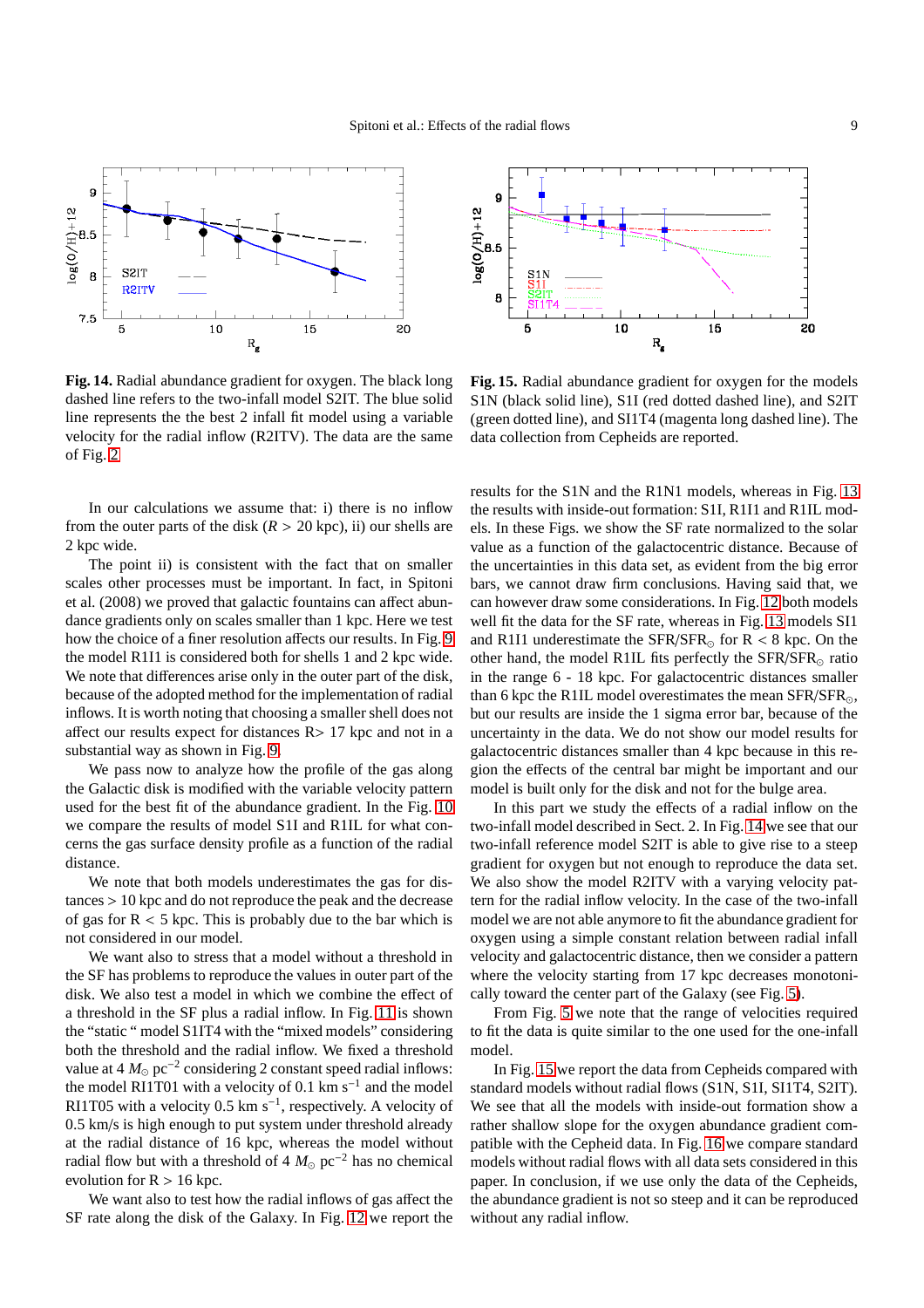

<span id="page-9-0"></span>**Fig. 16.** Radial abundance gradient for oxygen for the models S1N (black solid line), S1I (red dotted dashed line), and S2IT (green dotted line), and SI1T4 (magenta long dashed line). The data collection from Cepheids (blue squares ) and from HII regions (black circles) are reported.

# **7. Conclusions**

In this paper we have studied the effects of radial inflows of gas on a detailed chemical evolution model. We also reported some results of the metals gradients obtained with "static" models considering different prescriptions for the infall law and star formation. Our main conclusions can be summarized as follows:

- **–** If we consider the one-infall model with an inside-out formation ( $\tau_D$  varying with the radius) the obtained gradient without threshold is too flat and the observational data are not reproduced especially in the outer part of the Galaxy disk. The slope for intermediate galactocentric distances can be reproduced if we consider the model with a threshold. However, since the surface gas mass density in the outer part of the disk is too small, there is no star formation in this region and then no metals production and no chemical evolution.
- **–** Taking into account a constant  $\tau_D$  along the Galaxy disk equal to 4 Gyr, we find a flat gradient in contrast with the work of Portinari & Chiosi (2000) where a gradient along the Galactic disk of  $\sim -0.03$  dex kpc<sup>-1</sup> was found.
- **–** A constant radial inflow with speed of 1 km s<sup>−</sup><sup>1</sup> (not expected theoretically) applied to the one-infall model with no threshold and no inside-out produces a weak abundance gradient ( $\sim$  -0.014 dex kpc<sup>-1</sup>) and the metals tend to be stored in the very central parts of the Galaxy.
- **–** The required pattern of the the radial flow velocity varies linearly with the galactocentric distance and spans a range between 0 and 4 km/sec. This conclusion holds for the oneinfall model without threshold and with inside-out formation.
- **–** Our "static" two-infall model with a threshold in the star formation and the inside-out formation is able to give rise to a steep gradient but not enough to reproduce the data set. The required pattern of the radial inflow velocity (in modulus) to reproduce the observed gradient is quite similar to the one of the one-infall model.
- **–** If we use the data of the Cepheids the observed abundance gradient is not so steep and can be reproduced with our "static" reference models without any radial inflow.
- **–** As shown first in G¨otz & K¨oppen (1992), then in Portinari & Chiosi (1999) and Colavitti et al. (2008), a variable efficiency in the star formation rate if coupled with an insideout formation can also reproduce the abundance gradient. Since this variable efficiency in the Milky Way is observationally motivated (Marcon-Uchida et al. 2010), it should not be disregarded as source of the abundance gradients. Moreover, as we have shown, to reproduce the abundance gradients by means of radial flows we need a specific variable speed of the flow, and at this moment there are not observational constraints for the speed of this flow of gas along the disk of the Galaxy.
- **–** Finally, we conclude that radial gas flows can be in principle important to reproduce the gradients along the disk, although an inside-out formation coupled with variable efficiency of star formation and threshold in gas density can also well reproduce the data without radial flows. Probably, all these processes are present in the Galactic disk: in order to decide which of these processes would prevail in the formation of the disk, we need more detailed data both on the abundance, gas and star formation rate gradients, as well as data on high redshift disks.

*Acknowledgements.* We thank the referee for the enlightening suggestions. We also thank G. Cescutti, and S. Recchi for many useful discussions. We aknowledge financial support from PRIN 2007 MUR Prot. No. 2007JJC53X-001.

# **References**

- Andrievsky, S.M., Bersier, D., Kovtyukh, V. V. et al 2002a, A&A, 384, 140
- Andrievsky, S.M., Kovtyukh, V.V., Luck R.E. et al 2002b, A&A, 381, 32
- Asplund, M., Grevesse, N., Sauval, A. J., Scott, P., 2009, ARA&A, 47, 481
- Bertin G., Lin C.C., 1996, *Spiral structure in galaxies A density wave theory*, MIT Press, Cambridge, Massachusetts
- Cescutti, G., Matteucci, F., Francois, P., & Chiappini, C. 2007, A&A, 462, 943
- Cescutti, 2008, A&A, 481, 691
- Chiappini C., Matteucci F., & Gratton R., 1997, ApJ, 477, 765
- Chiappini C., Matteucci F., & Meynet G., 2003, ApJ, 410, 257
- Chiappini C., Matteucci F., & Romano D., 2001, ApJ, 554, 1044
- Colavitti. E., Cescutti, G., Matteucci F., Murante G., 2009, A&A, 496, 429
- Costa, R. D. D., Uchida, M. M. M., & Maciel, W. J. 2004, A&A, 423, 199
- Dame, T. M., 1992, AIPCP, 278, 267
- Deharveng, L., Peña, M., Caplan, J., & Costero, 2000, MNRAS, 311, 329
- Esteban, C., Garca-Rojas, J., Peimbert, M., Peimbert, A., Ruiz, M. T., Rodrguez, M., Carigi, L., 2005, ApJ, 618, 95
- François P., Matteucci F., Cayrel R., Spite, M., Spite, F., & Chiappini, C., 2004, A&A, 421, 613